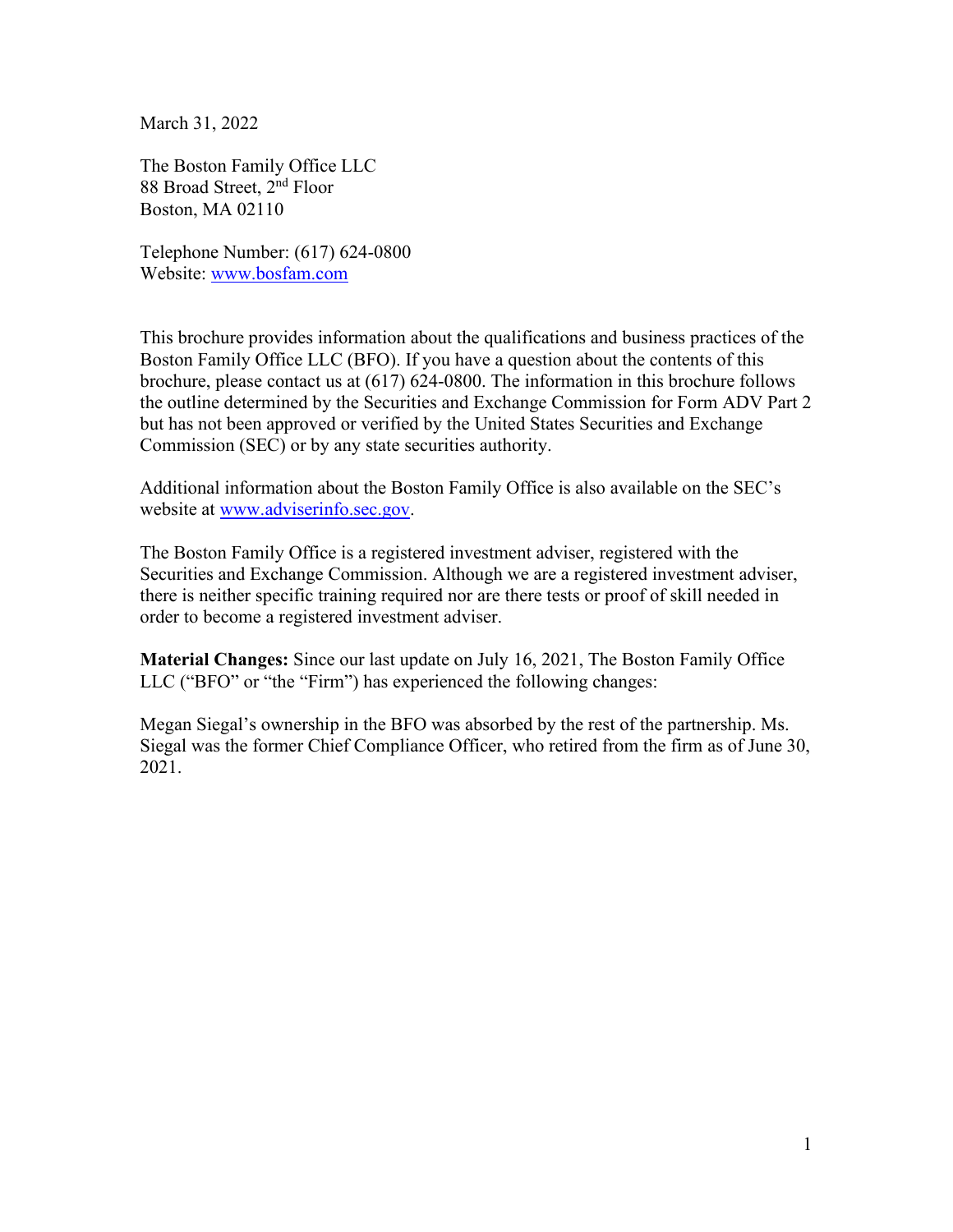# **Table of Contents**

| Item 1. - Cover Letter                                                | Page 1  |
|-----------------------------------------------------------------------|---------|
| Item 2. - Material Changes                                            | Page 1  |
| Item 3. - Table of Contents                                           | Page 2  |
| Item 4. – Advisory Business                                           | Page 3  |
| Item 5. – Fees and Compensation                                       | Page 3  |
| Item 6. - Performance-Based Fees                                      | Page 4  |
| Item $7. - Types$ of Clients                                          | Page 4  |
| Item 8. – Methods of Analysis, Investment Strategies and Risk of Loss | Page 5  |
| Item 9. – Disciplinary Information                                    | Page 5  |
| Item 10. – Other Financial Industry Activities, and Affiliations      | Page 6  |
| Item 11. – Code of Ethics and Personal Trading                        | Page 7  |
| Item 12. – Brokerage Practices                                        | Page 8  |
| Item 13. - Review of Accounts                                         | Page 9  |
| Item 14. – Client Referrals and Other Compensation                    | Page 10 |
| Item $15. -$ Custody                                                  | Page 10 |
| Item 16. – Investment Discretion                                      | Page 10 |
| Item 17. – Voting Client Securities                                   | Page 10 |
| Item 18. - Financial Information                                      | Page 11 |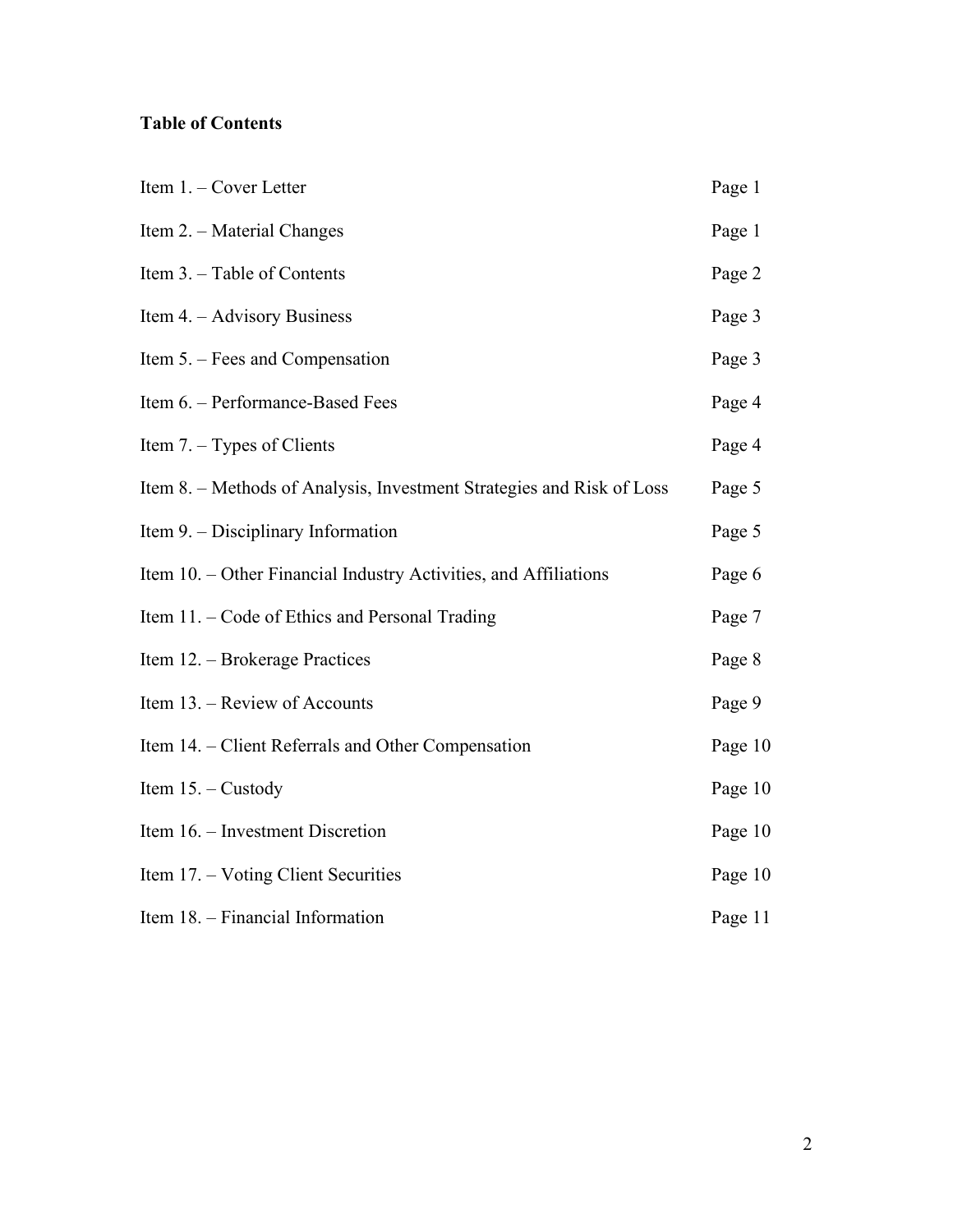#### **Item 4 – Advisory Business**

**A.** The Boston Family Office LLC (BFO) was founded in 1996. It is privately held and is a limited liability company. The firm has 14 partners, seven of whom are active managing directors of the business. Of those seven, six work full time at the BFO, while George Putnam, III has other business interests and is not involved in daily operations. The other seven partners are each generation-skipping trusts created by the estate of a deceased former partner, and none of those trusts has an interest greater than 3%. One partner, George Putnam, III, has a 30% interest in the firm, and no other partner has more than a 20% interest in the firm.

**B.** The BFO provides personalized investment advisory services primarily to individuals, family groups, trusts, and charitable organizations. In certain circumstances, the BFO will advise estates and pension plans. Our clients are predominantly taxable entities, and tax consequences are included as part of the investment decision. Each account is individually managed, with investments primarily in liquid securities, including common stocks, government, corporate and municipal bonds, mutual funds, and exchange-traded funds. For qualified individuals, we will explore investments in limited partnerships and private investment pools.

**C.** The BFO advises clients based on their individual needs. All accounts are individually managed with consideration of the client's current and future income needs, tolerance for taxes, and the ultimate disposition of the assets. In general, at the start of a relationship we determine the asset allocation to meet the risk and income requirements of the client and then manage the account accordingly. Periodically, we meet with the client to make sure that the initial parameters still hold and adjust them as necessary. If a client imposes a restriction on investing in certain securities, we will abide by it or suggest that the client seek another investment adviser if we feel that we are unable to work within the restrictions.

**D.** The BFO does not participate in wrap fee programs.

**E.** At December 31, 2021, the BFO had total assets under management of \$1,925 million. \$1,843 million is managed on a discretionary basis and \$82 million is managed on a nondiscretionary basis or is unsupervised.

#### **Item 5 – Fees and Compensation**

**A.** Fees are calculated as a percentage of assets under management based on the market value of the portfolio at the end of the quarter and paid in arrears according to the fee agreed to on the client's Investment Management Agreement. In general, the following schedule is used to set the fees: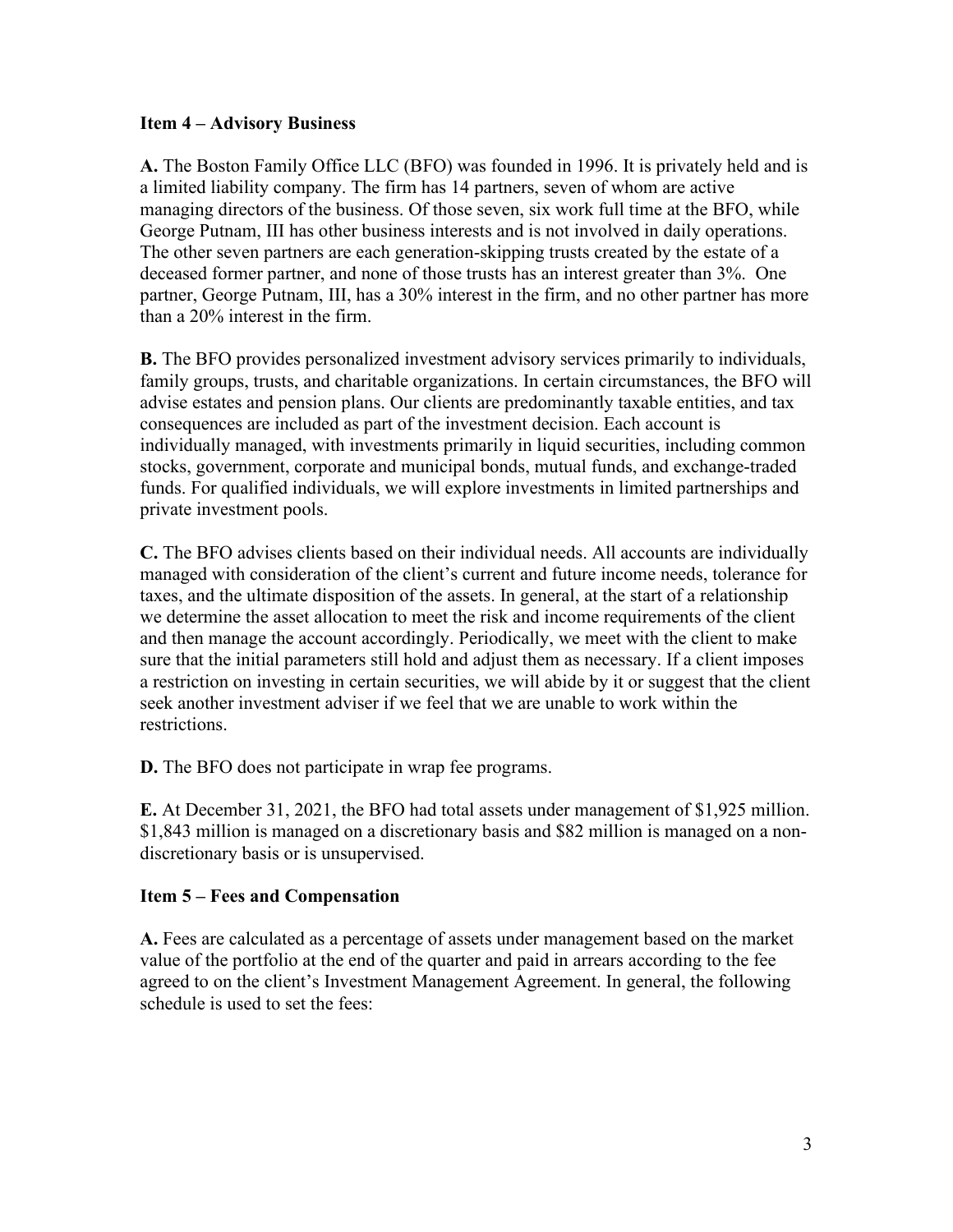| <b>Portfolio Size</b>            | <b>Annual Rate on</b><br><b>Total Portfolio</b> |
|----------------------------------|-------------------------------------------------|
| $>\$1,000,000-2,000,000$         | 95 basis points $(0.95\%)$                      |
| $>\frac{$2,000,000-5,000,000}{}$ | 80 basis points $(0.80\%)$                      |
| $>\$5,000,000-10,000,000$        | 65 basis points $(0.65\%)$                      |
| $>\$10,000,000$                  | 50 basis points $(0.50\%)$                      |

Fees may be negotiable and can be adjusted based on the size of a client's total portfolio. In addition, from time to time, we are called upon to advise on matters for which an assets-under-management based fee is not applicable (for example, settlement of estates or portfolio review of accounts not held at the BFO), and, in these cases, we charge an hourly rate or a fixed fee.

**B.** Fees are calculated and due quarterly in arrears. For accounts that use BNY Mellon or our institutional relationship at Fidelity for custody, our fee is customarily deducted automatically from the client's account, but these clients can choose to be billed instead. Clients who use other custodians are billed.

**C.** If the client's assets are held at BNY Mellon or Fidelity through our institutional relationship, there is no additional charge to the client for custody. If accounts use another bank or brokerage firm for custody, then the custody arrangement is between the client and the custodian and may involve fees. Clients should expect to pay the bank fees associated with wire transfers or other processing transactions. If accounts hold shares in mutual funds or exchange traded funds or interests in limited partnerships or private placements, the fees charged by those managers are incurred in addition to the BFO's fee. If a portion of a client's account is sub-advised by an outside manager, the client will bear the fees charged by that manager in addition to the BFO's fee. Clients will pay the brokerage fees associated with transactions in their accounts (please see Item 12 below).

**D.** Fees for a final, partial quarter will be prorated based on when the assets are transferred from the account and refunded if a fee had been paid in advance.

**E.** Neither the BFO nor any of its related persons receive compensation for the sale of securities or other investment products.

#### **Item 6 – Performance-Based Fees**

The BFO does not receive performance-based fees. Some clients hold investments managed by outside managers; some of those investments may be subject to a performance-based fee.

#### **Item 7 – Types of Clients**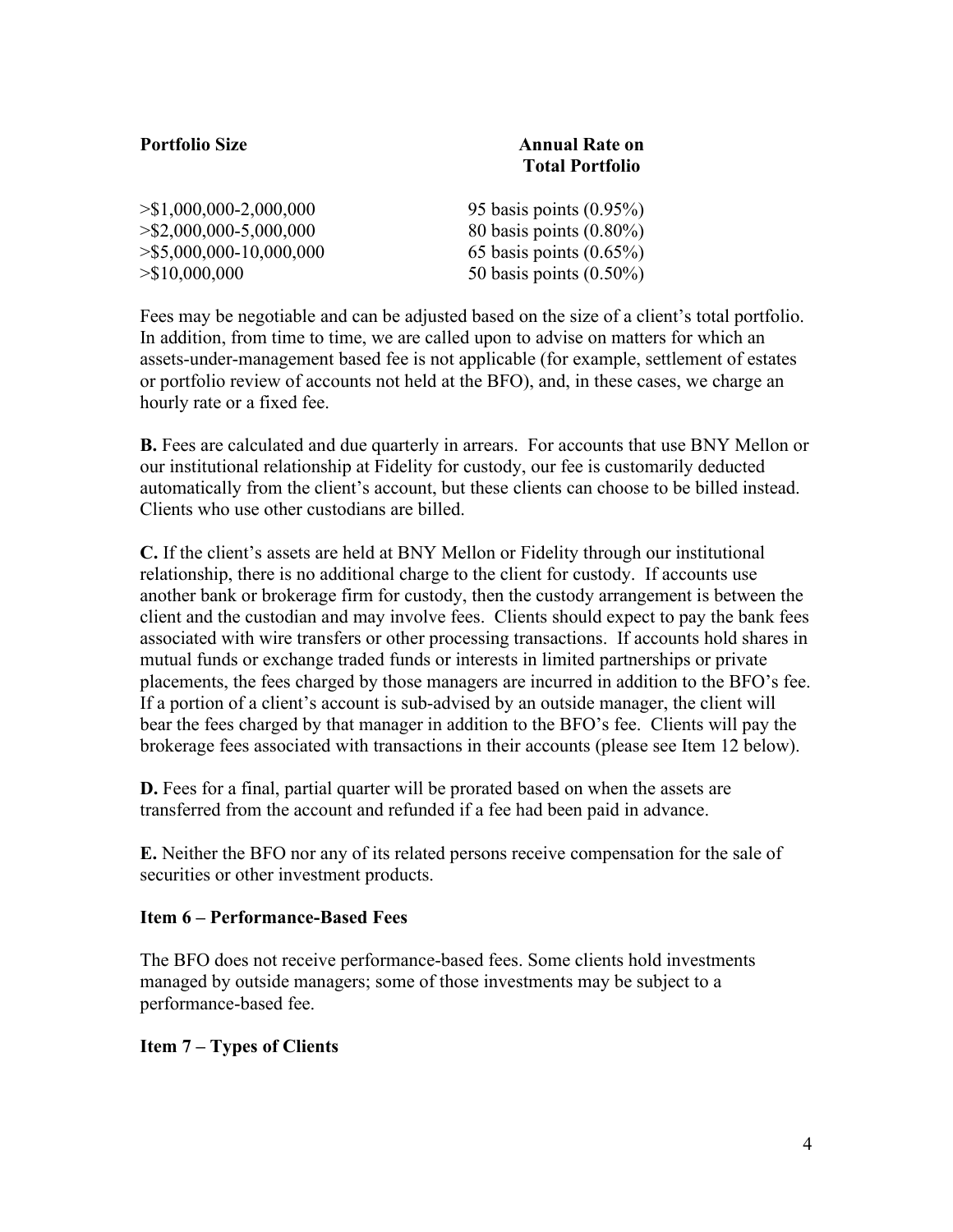The BFO provides investment advisory services primarily to individuals, family groups, trusts, and charitable organizations. In certain circumstances, the BFO will advise estates and pension plans.

The BFO advises clients based on their individual needs. All accounts are separately managed. In general, \$1.0 million in investable assets is required to open an account.

### **Item 8 – Methods of Analysis, Investment Strategies, and Risk of Loss**

**A.** The BFO relies primarily on fundamental analysis in evaluating securities for investment. On a macro-economic basis, the BFO will consider trends in the US and world economies, demographics, consumer confidence, and other current and historical events. We look for reasonably priced growth companies that are benefiting from these favorable macro-economic trends, have strong product or service franchises, and good management teams. When making investments in fixed income, the creditworthiness of the issuer (usually investment grade), the number of years until maturity (rarely more than 12), and the coupon rate are the most important factors. In addition to managing portfolios, each portfolio manager at the BFO is responsible for following a sector of the economy. Primary sources as well as various research providers are used to generate new investment ideas and formal presentations on each sector are made to the Investment Committee several times a year.

Our general investment strategy is to build diversified portfolios of individual equities, and government, corporate, or municipal bonds depending upon prevailing interest rates and the client's tax situation. Other asset classes may be added as appropriate, possibly through mutual funds, exchange-traded funds, or alternative investments such as real estate partnerships, hedge funds, private equity, or venture capital. The client's tolerance for loss, growth expectations, and income needs will be used to determine the appropriate asset allocation. Portfolio managers independently determine the suitability of particular investments relative to each client's specific needs and existing assets, and then implement these ideas.

**B.** Security markets are volatile and investing in them involves the risk of loss of value. The price of both equities and fixed income securities are influenced by a wide range of economic and geo-political events. While investing in securities over a long period has tended to be rewarding, there have been periods where significant loss was realized by those liquidating their portfolios.

**C.** Not applicable – the BFO does not primarily recommend a single type of security.

## **Item 9 – Disciplinary Action**

In 2017, the BFO determined that four of its investment adviser representatives had not been registered in Massachusetts, as required by Massachusetts regulations. Two of those representatives were retired prior to 2017. The BFO began the process of remedying this oversight and making the necessary filings with Massachusetts. All the firm's investment adviser representatives are now registered with Massachusetts. As a result of the failure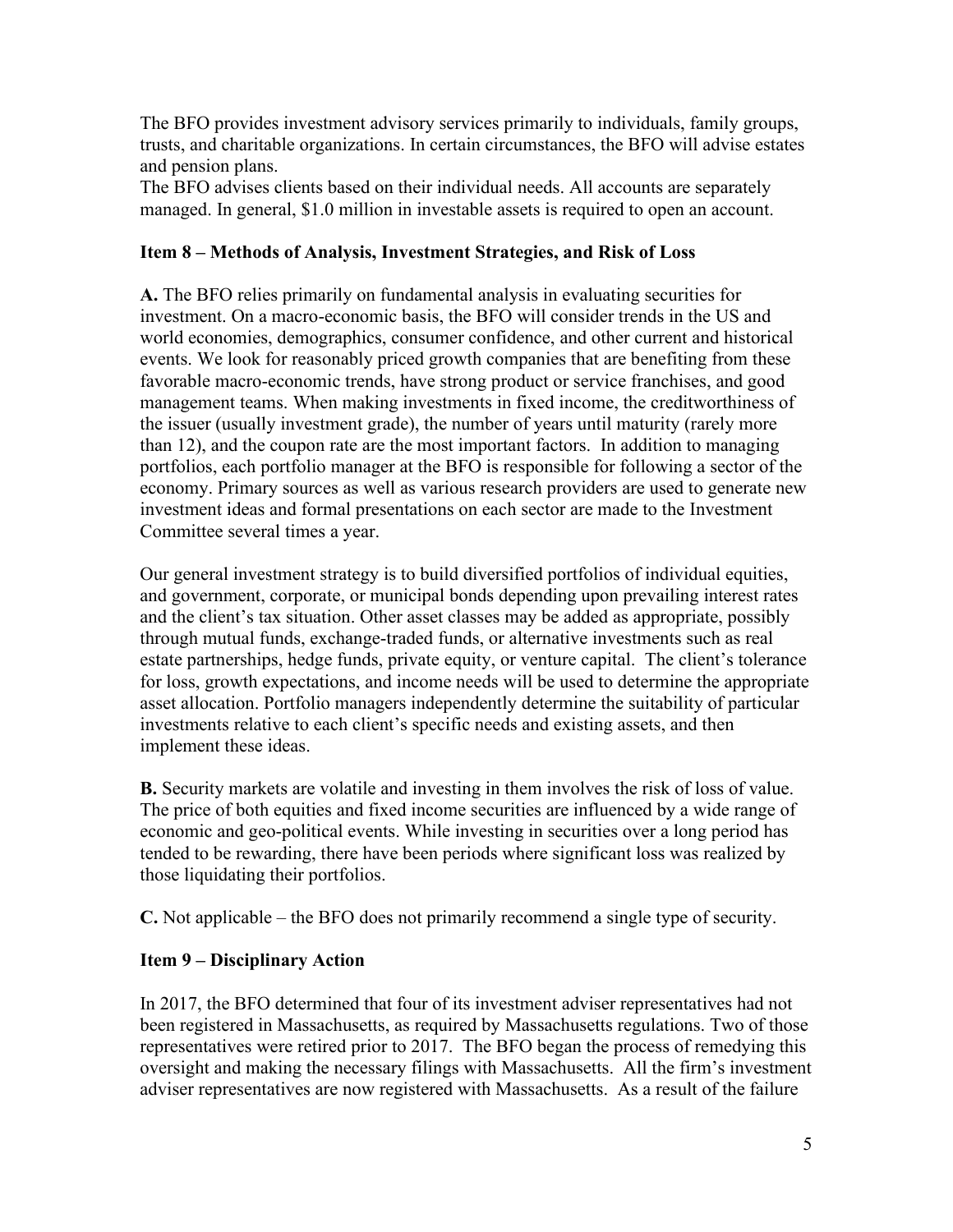to register the four individuals in a timely manner, the Massachusetts Securities Division entered an administrative order against the BFO on 10/4/18, imposing a \$55,000 fine. The BFO has implemented enhanced compliance procedures to make certain this issue does not occur again.

#### **Item 10 – Other Financial Industry Activities and Affiliations**

**A.** Not applicable – neither the BFO nor any of our management persons are registered as a broker-dealer or registered representative of a broker-dealer.

**B**. Not applicable – neither the BFO nor any of our management persons are registered as a futures commission merchant, commodity pool operator, or a commodity trading advisor.

**C.** The BFO as a firm does not maintain any relationships or arrangements with other businesses or advisers that are material to our advisory business or to our clients. We do have BFO partners who, as individuals, are affiliated with products or services that we may occasionally recommend to clients. In these situations, we use the same criteria in evaluating these investments as we do other investments. In addition, the relationship and potential conflict of interest with these investments is fully disclosed to the client before any investment is made. The BFO does not receive compensation from these outside firms as a result of our client's investments. The relationships and affiliations of our related persons to investments that we occasionally recommend to clients are described below.

**2.** *Investment company or other pooled investment vehicle:* George Putnam, III is a Trustee of the Putnam Funds, a family of mutual funds, and George P. Beal is a Trustee of Northeast Investors Trust, a mutual fund. The compensation paid to Mr. Putnam and Mr. Beal by these firms is not influenced by our client's investments.

**3.** *Other investment adviser or financial planner:* George P. Beal serves on the advisory board of Breckinridge Capital Advisors, a registered investment adviser of fixed income portfolios. The compensation paid to Mr. Beal by Breckinridge Capital Advisors is not influenced by our client's investments.

**11.** *Sponsor or syndicator of limited partnerships:* George Putnam, III is President of New Generation Advisors, which is the general partner of New Generation, LP, an investment partnership. Mr. Putnam's primary business is New Generation Advisors and as such he does benefit from the incremental growth of assets in the partnership. However, as described in Item 4A and in the ADV Part 2 Supplement, Mr. Putnam is not involved in the daily operations of the BFO and does not participate in the process of recommending BFO clients to invest in New Generation.

**D.** For information on potential conflicts of interest in selecting other investment advisors for our clients, please refer to the discussion above in Item 10, Section C.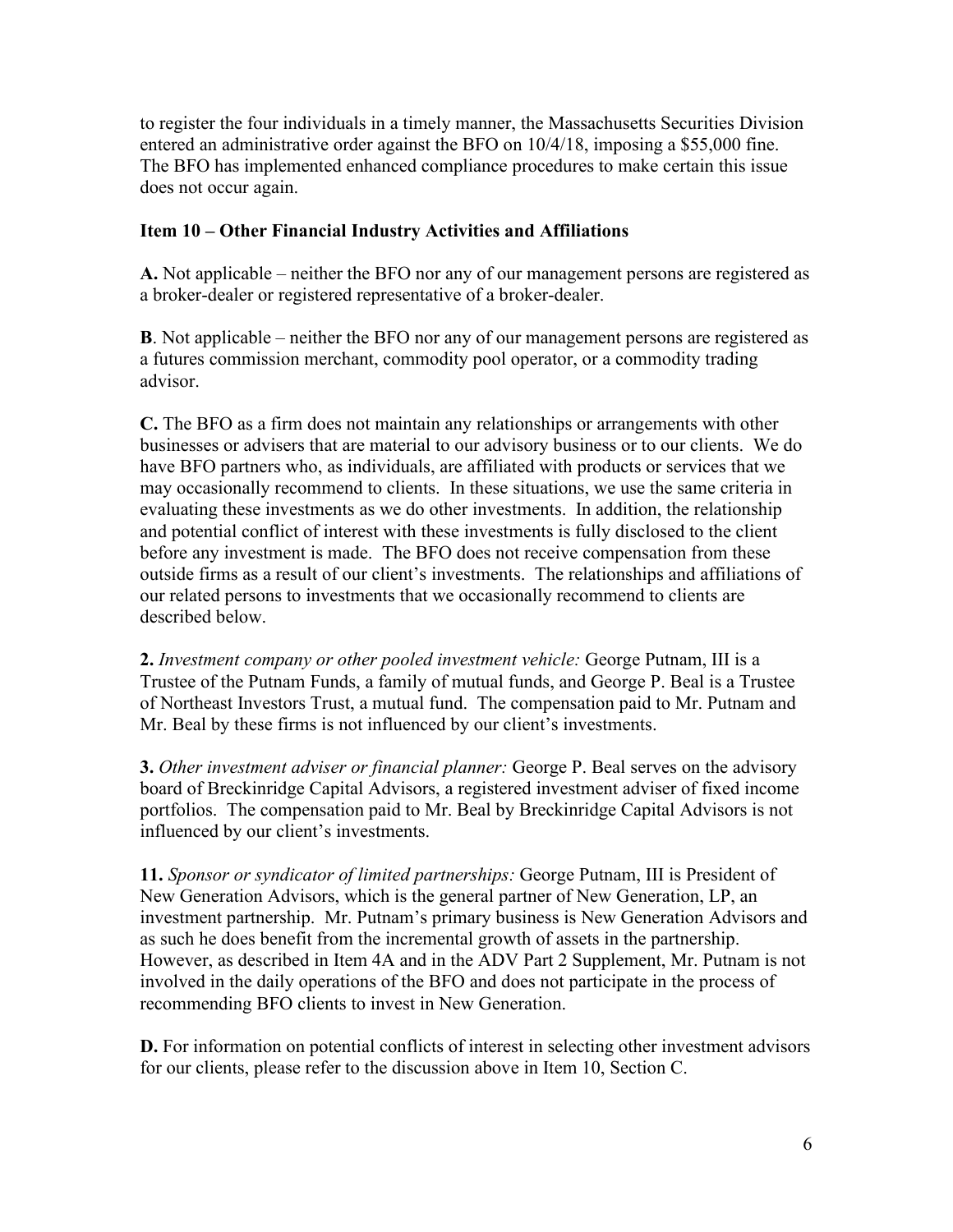### **Item 11 – Code of Ethics, Participation or Interest in Client Transactions and Personal Trading**

**A.** Our Code of Ethics requires all supervised persons of the Boston Family Office to put the client's interest above their own and that their actions shall at all times be governed by the following general principles:

- We are fiduciaries for our clients; as such, we have an affirmative duty of care, loyalty, honesty and good faith to act in the best interest of our clients;

- We must always place the interest of our clients ahead of our personal interests or the interests of the firm and must not favor one client over another;

- We must always act in a manner that avoids any conflict of interest, either real or perceived;

- All information pertaining to any client must be held strictly confidential;

- We must always strive to achieve and maintain independence and objectivity in making investment decisions; and

- We must always strive to achieve the highest standards of professionalism in all aspects of our business.

All supervised persons receive training on the Code of Ethics each year and agree to adhere to its requirements. We will provide a copy of our full Code of Ethics, which includes our Personal Trading Policy, Client Privacy Policy, and Written Information Security Program (WISP), to any client or prospective client upon request.

**B.** See Item 10, Section C above.

**C. & D.** From time to time, BFO persons may trade in their personal accounts the same securities that are being traded or held in client accounts; these transactions present a conflict of interest. To protect our clients' interests, we require all BFO managing directors, investment committee members, and/or employees with daily involvement in trade settlement (collectively referred to as "access persons") to comply with the restrictions imposed by our Personal Trading Policy.

The policy, incorporated into our Code of Ethics, reiterates that we must always put our clients' interests before our own and generally prohibits BFO persons from buying or selling a security on the same day that the same security is being bought or sold in a client account. Personal trades that have little chance of moving the market (for example, a small trade in a large-cap stock) are exempt from this same day trading ban; the guidelines for these exemptions are listed in detail in our policy. Prior approval from the Chief Compliance Officer is required for an access person to participate in a limited offering or an IPO.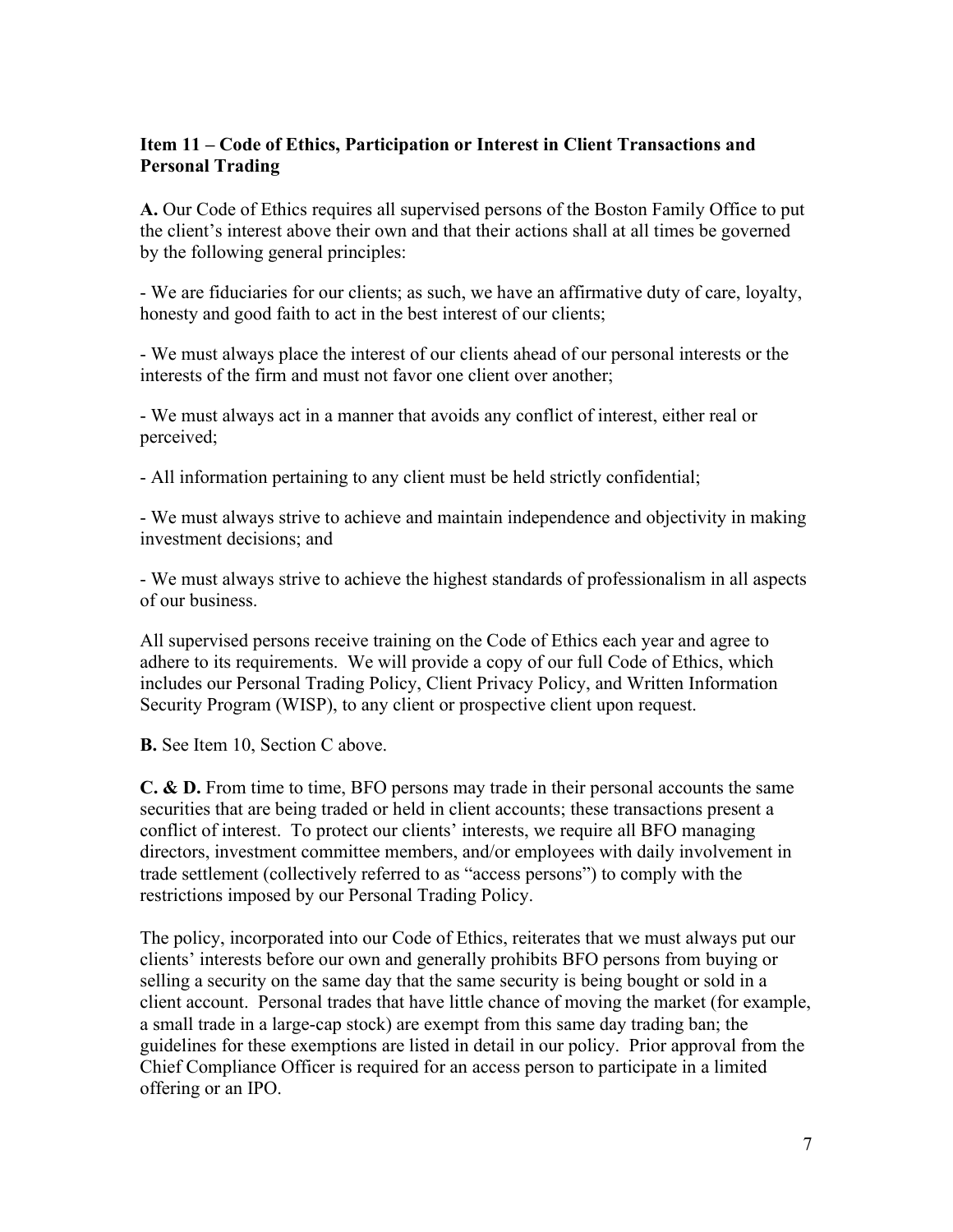Several of our BFO partners and their families have chosen to have their personal accounts managed by the BFO. They sign Investment Management Agreements like our other clients and the accounts are typically managed by another partner. Transactions in these BFO-managed personal accounts may be done on the same day as other clients only if they are executed alongside other client transactions in a combined trade order as to make sure that the BFO-managed personal account receives the same price as and no advantage over the other client participants. If a trade in a BFO-managed personal account is a stand-alone trade, then it is subject to the same restrictions and exemptions that govern transactions in personal accounts held outside of the BFO.

Personal transactions from BFO access persons are reported and reviewed quarterly to confirm compliance with the Personal Trading Policy. A lengthier discussion of our personal trading procedures is found in our Personal Trading Policy, which is incorporated into our Code of Ethics and available to any client or prospective client upon request.

### **Item 12 – Brokerage Practices**

**A.** The BFO chooses broker-dealers for their ability to achieve favorable execution of trades and secondarily for the quality of their proprietary research or third-party research or services that they may provide. Except for directed trades and accounts held at custodians where commissions generally cover the cost of custody, the same negotiated commission schedule is used with all our broker-dealers.

**A.1** As a result of client commissions, these broker-dealers may provide us with research and products that improve the quality of our investment process. This is of benefit to all of our clients.

**A.1.a.** The BFO does not need to maintain a dedicated in-house research team because of the research and products it receives in exchange for client commissions and thus has a lower overall cost and fee structure.

**A.1.b.** While the BFO may have an incentive to choose a broker-dealer for a particular client transaction based solely on the research and products it may provide us, the BFO always makes the choice first and foremost based on the broker's ability to execute the trade.

**A.1.c.** The BFO could obtain lower commission charges for its clients if paying for execution services only.

**A.1.d.** The BFO uses the research and products provided by broker-dealers to service all client accounts irrespective of which client accounts generated the associated commissions.

**A.1.e.** The research and products received by the BFO from broker-dealers in exchange for client commissions may include research on specific companies or industries, general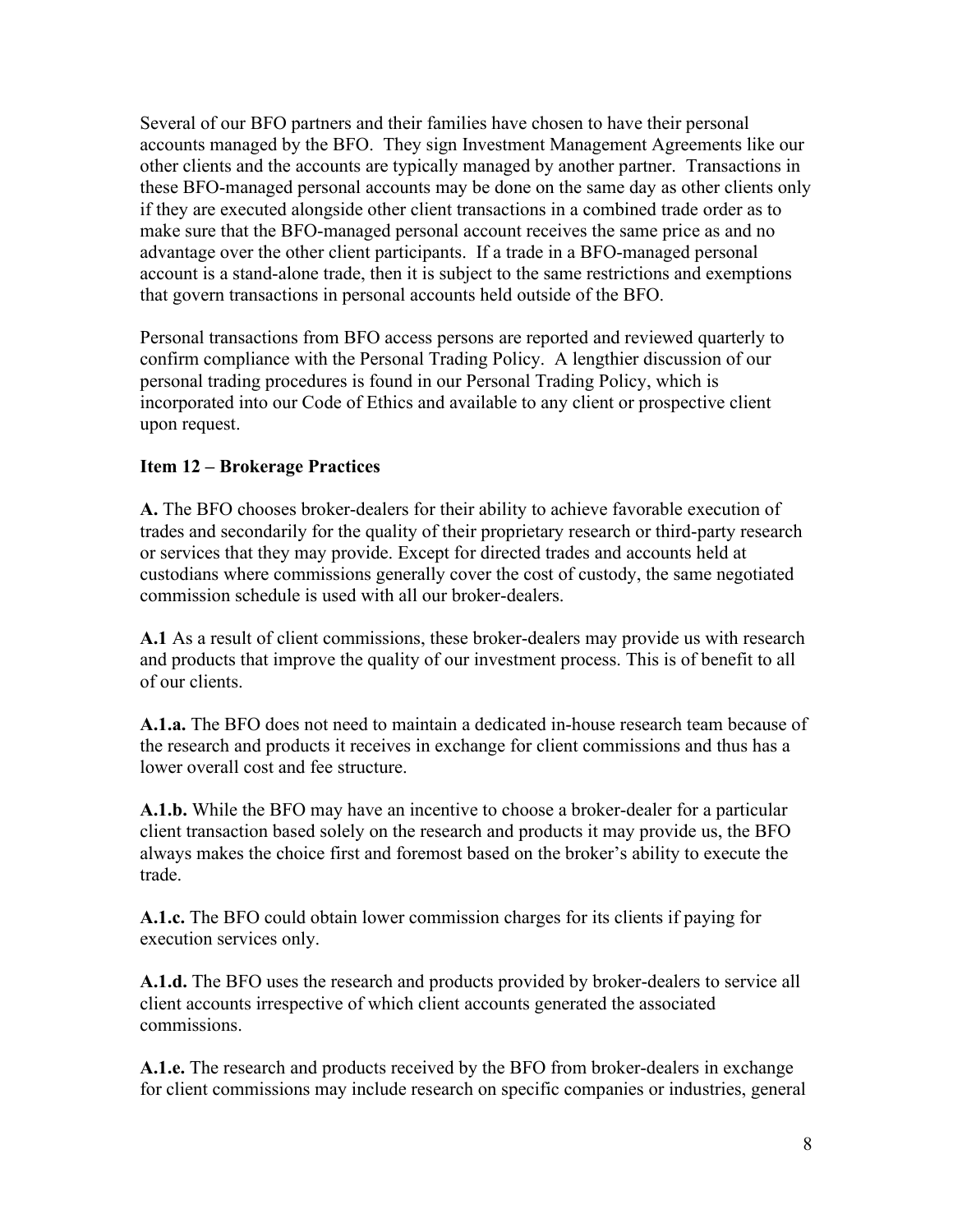economic and security market reviews, programs providing current and historical stock quotations and company data, and access to meetings with company management and analysts. In no instance do we receive anything that does not aid in investment decisionmaking.

**A.1.f.** The BFO tracks its commission expenditures in an effort to ensure that brokerdealers are adequately compensated for the research and products they provide. With certain broker-dealers we have an explicit amount of commissions required to cover products or research they provide to us. With other broker-dealers who provide proprietary research, we set targets for the portion of commissions they will receive.

**A.2** Not applicable – the BFO does not receive client referrals from broker-dealers as incentive for using the broker-dealer to execute client transactions.

**A.3.a.** Not applicable – the BFO does not routinely recommend, request, or require clients to direct us to execute transactions through a specific broker-dealer or custodian.

**A.3.b.** When clients direct us to use a specific broker-dealer, we inform them that their commissions may be higher than the commissions we have negotiated with other brokerdealers, particularly in instances when we could otherwise aggregate their order with those of other clients, and that executions of trades may not be as favorable.

**B.** When possible, the BFO will aggregate the purchase or sale of a particular security for multiple client accounts. By aggregating, we can sometimes obtain a lower commission rate. We do not have a central trading desk so there are instances when aggregation possibilities are missed. When this happens, there is the chance that the commission is higher than it would have been had the trade been included with others.

#### **Item 13 – Review of Accounts**

**A.** Each account at the Boston Family Office is overseen by a portfolio manager and reviewed by the Investment Committee semi-annually. The Investment Committee includes the following people: George Beal (Managing Partner), Darren Beals (Chief Compliance Officer), Dylan Brix, E. Greer Candler (Partner), Michael Dorsey Jr., Peder Johnson (Partner), Benjamin Richardson (Partner and Chief Investment Officer), Eliza (Happy) Rowe (Partner and Treasurer), and Michael Unger (Partner). At the review, the Committee is brought up to date on the client relationship and recent activity within the account(s) and then the Committee reviews the portfolio objectives, asset allocation, current holdings, and the account's(s) performance.

**B.** Not applicable – client accounts are reviewed on the semi-annual schedule described above, reviews are not triggered by other factors.

**C.** Not applicable – the BFO does not, as a firm, provide regular reports to clients. Client reports and updates are managed on an individual basis according to client and portfolio manager preferences. Account statements are sent to the client directly by the custodian.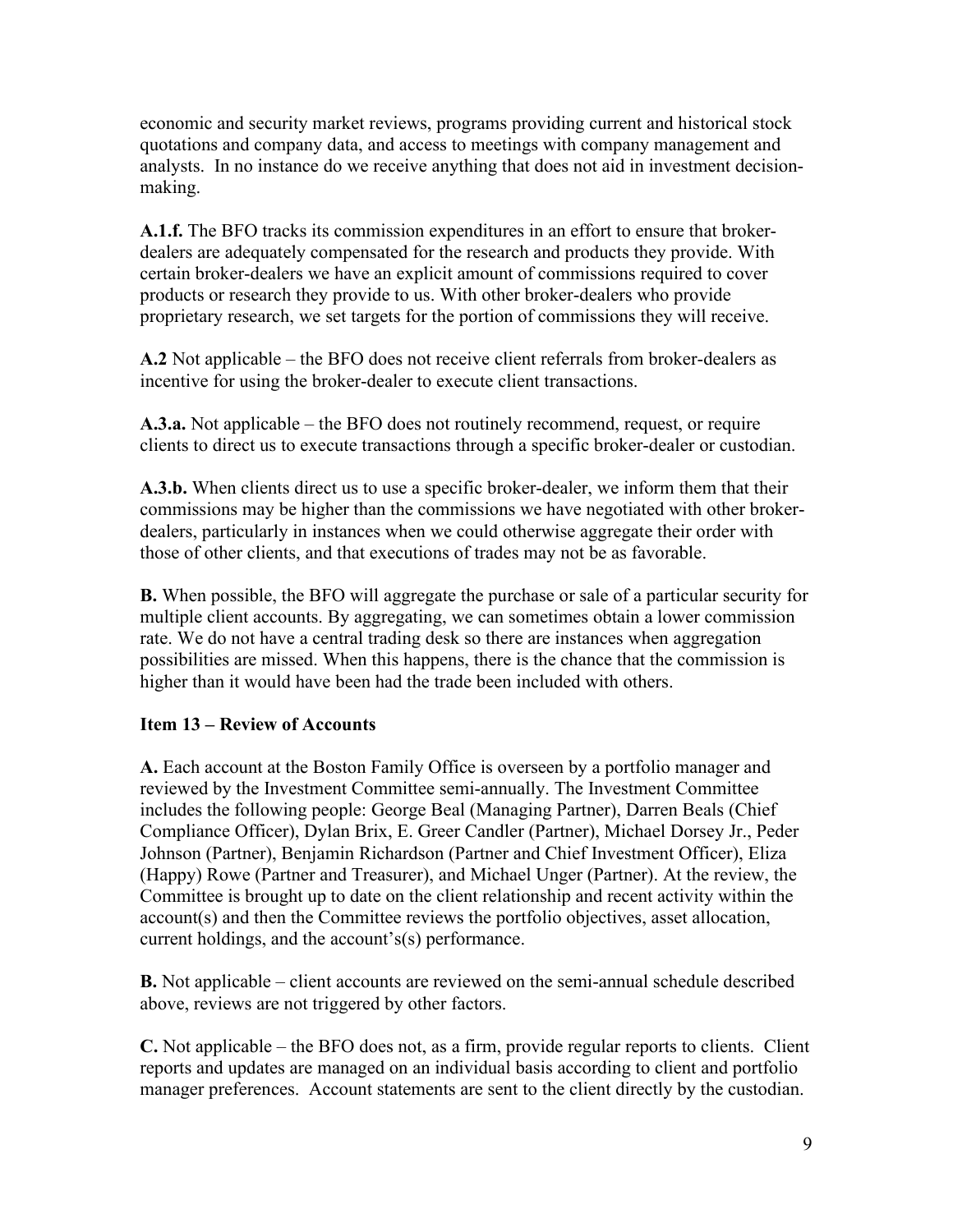### **Item 14 – Client Referrals and Other Compensation**

**A.** Not applicable – the BFO does not receive economic benefits for our investment advice or advisory services from non-clients.

**B.** The BFO does not engage solicitors in order to acquire new client relationships. On two client relationships, we do pay a portion of our management fee to Christopher P. Jones who referred those clients to us more than fifteen years ago.

### **Item 15 – Custody**

All our client accounts are held with a qualified custodian. Clients receive account statements directly from the custodian at least quarterly and we urge clients to review those statements and compare them to any portfolio reports they may have received from the BFO. The reports and materials provided by the BFO to clients are generated by our internal accounting system and while they contain information obtained from the account's custodian or other reliable sources, the client statement from the custodian is the official record of the account.

The Boston Family Office has custody of client funds held in accounts at BNY Mellon and Fidelity (through our institutional relationship) and in a small number of other accounts where we use a login permissioned to transfer funds or where we serve as a trustee or power of attorney. We have custody in these situations because we can direct clients' funds. Like all our client accounts, these accounts are held by a qualified custodian and receive statements directly from the custodian at least quarterly. In addition, an independent accountant performs a surprise audit on these custody accounts each year to verify their holdings.

#### **Item 16 – Investment Discretion**

The BFO has investment discretion for most of our accounts. This discretion is spelled out in the Investment Management Agreement that is signed by the client when the account is opened. Even when we have discretionary authority, certain custodians may require that the client provide the BFO or portfolio manager a trading power of attorney. This is done according to the custodian's parameters and is typically limited to no more than allowing us to effect transactions in the covered account(s) on the client's behalf.

#### **Item 17 – Voting Client Securities**

**A.** The BFO will not accept responsibility to vote proxies.

**B.** Under the terms of the BFO Investment Management Agreement, clients selecting BNY Mellon as their custodian may elect to vote their own proxies (in which case materials will be sent to them by BNY Mellon) or have Broadridge Financial Solutions vote the proxies on the client's behalf. Clients who use a custodian other than BNY Mellon are responsible for voting their own proxies.